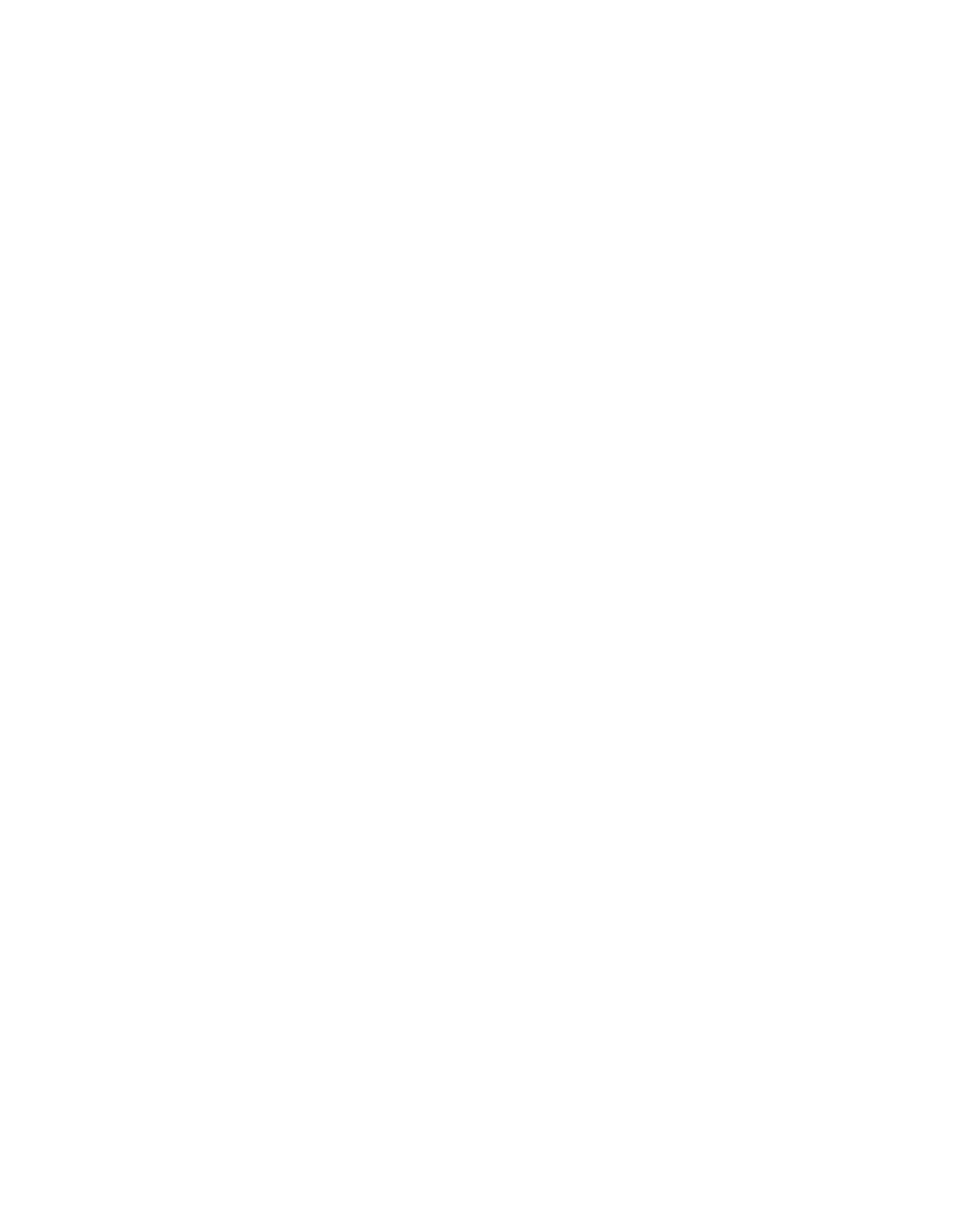# GREENBELT HOMES, INC.

# BYLAWS

### ARTICLE I Name and Location

- Section 1 Name. The name of this Corporation, hereinafter referred to as the Corporation, is GREENBELT HOMES, INC. It is a non-stock, not-for-profit Corporation organized and existing under the laws of the State of Maryland.
- Section 2 Offices. The principal office of the Corporation shall be located in Greenbelt, Maryland, in Prince George's County. The Corporation may have an office in Washington, D.C. or at such other place or places as the Board of Directors may from time to time determine or the business of the Corporation may require.

### ARTICLE II Purpose and Powers

- Section 1 Purpose. The purpose for which the Corporation has been organized is to purchase or otherwise acquire, operate, and manage housing projects in Greenbelt on a not-for-profit basis, and in the interest of and for the housing of its members, to purchase or otherwise acquire memberships or interests in a not-for-profit cooperative mortgage company organized by the Corporation and the National Consumer Cooperative Bank or its successors for the purpose of making unit loans to members of housing cooperatives, including the Corporation. In connection with such projects, the Corporation may either itself or by or through a subsidiary corporation or corporations, or by contract, lease, or otherwise, provide such community facilities, services, and benefits as may be necessary or convenient for the welfare of its members and the usefulness of the projects, provided the membership shall determine such facilities, services, or benefits are needed and are not available through other competent authority, institution, or agency.
- Section 2 Powers. In furtherance of the foregoing purpose, the Corporation shall have the power to purchase, lease, or otherwise acquire land in Greenbelt, both improved and unimproved, and to construct or locate dwellings and other buildings and facilities thereon, to manage such property, and to do any and all things necessary or convenient for the fulfillment of the purpose of the Corporation. The management of property shall include the power to act as agent for members and prospective members of the Corporation in the sale or lease of housing units and in all transactions incidental thereto.

### ARTICLE III Membership

Section 1 - Membership. Membership in the Corporation shall consist of natural persons of good character and financial responsibility who enter into a Mutual Ownership Contract (MOC) with the Corporation, or a revocable living trust where the person(s) who established the trust meets the above standards. A not-for-profit institution, or living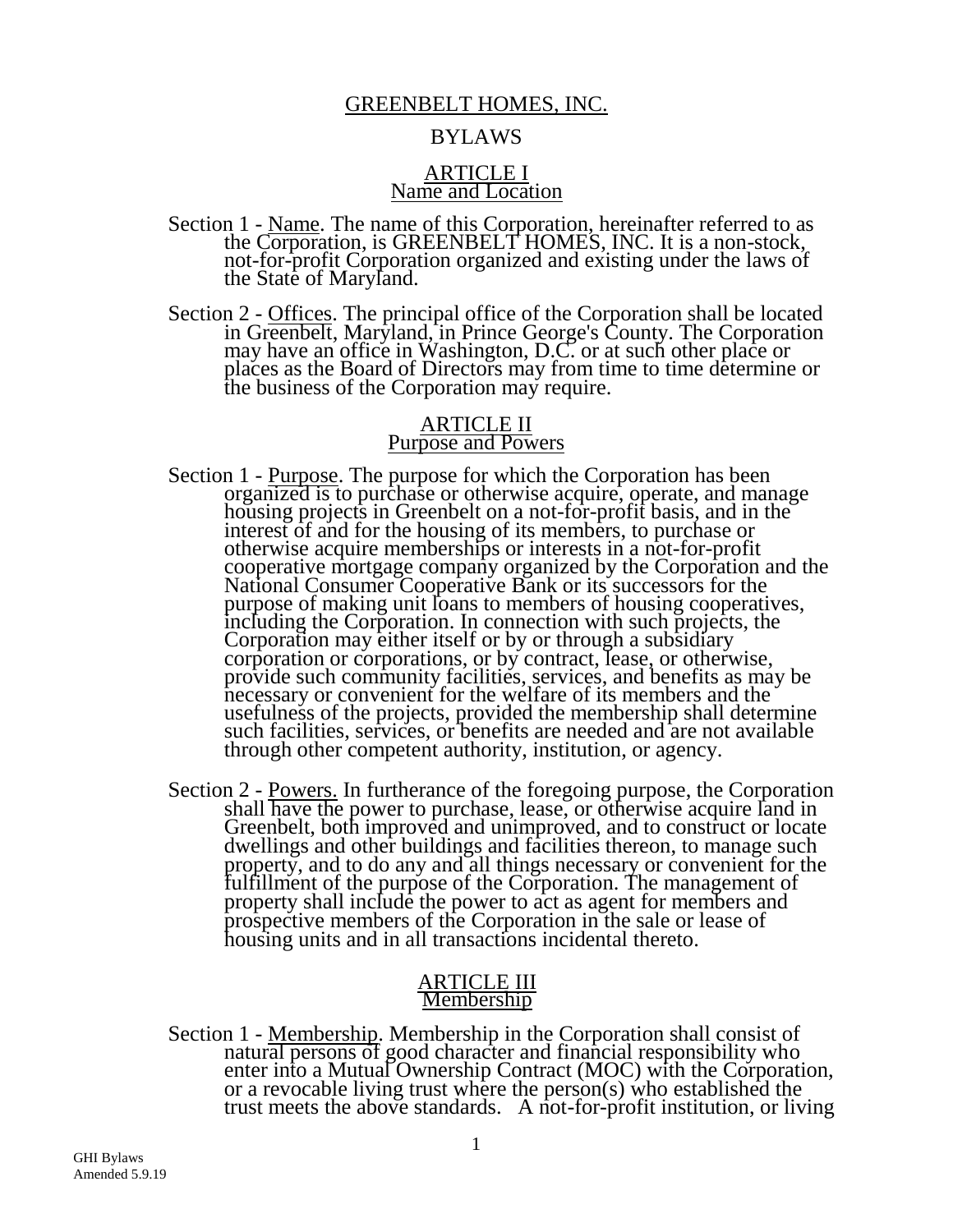trust, if approved by the Board of Directors to enter into a MOC with the Corporation, must comply with the financial and good character responsibilities and will hold one membership regardless of the number of units it occupies. A revocable living trust is permitted to hold a Membership in the Corporation only for so long as the person(s) who established the trust is a living natural person(s) and is approved for membership. Promptly after the death of the person(s) who established the revocable living trust, the Membership held by the trust must be transferred to a new owner approved by the Board of Directors. Only one person per dwelling unit may be a member of the Corporation except that a married couple or other persons specifically authorized by the Board of Directors may hold a membership jointly. The Corporation subscribes to the equal housing opportunity laws of the State of Maryland and the United States.

- Section 2 <u>Enrollment.</u> A person seeking membership in the Corporation shall file an application for membership on a form prescribed by the Board of Directors and shall pay (1) an application fee determined by the Board of Directors to be sufficient to cover the cost of determining the acceptability of applicants as members of the Corporation, and (2) a membership fee determined by the Board of Directors to be sufficient to cover the cost of processing sales and resales of Rights of Perpetual Use. The membership shall become effective, when, after having been approved by the Board of Directors, the applicant and the Corporation enter into a Mutual Ownership Contract. If the Board rejects an application or fails to act upon it within two months from the date of the submission of the application, the applicant will be advised in writing of their right to appeal and the appeal procedure. The Board will then consider the applicant's appeal within two months. If an applicant files an appeal, and if the Board does not approve the application within the two-month period for consideration, the application shall be deemed to have been rejected**.** If the Board rejects the application on such appeal, the applicant may appeal at the next annual membership meeting. The application fee shall not be refunded in any event, but the membership fee shall be refunded without interest in all cases where for any reason the membership does not become effective. A member transferring from one unit to another will pay a transfer fee set by the Board of Directors sufficient to cover the cost of transfer.
- Section 3 Privileges of Members. Members of the Corporation shall be permitted to attend meetings of the Board of Directors and shall be excluded from such meetings only if the Board by a three-fourths vote should enter into an executive session. Any consideration of contracts in Executive Session requires prior public announcement of the nature and scope of the contracts by printed and electronic means as soon as practicable. The Board shall not make policy decisions in Executive Session, but may decide in such sessions matters affecting individual members, employees, pending litigation, or contract negotiations. All members of the Corporation shall have the right to inspect and copy the record of the names and addresses of all members of the Corporation at any time during regular office hours of the Corporation, provided that such member asking to examine and/or copy the list shall sign a statement that the list will not be used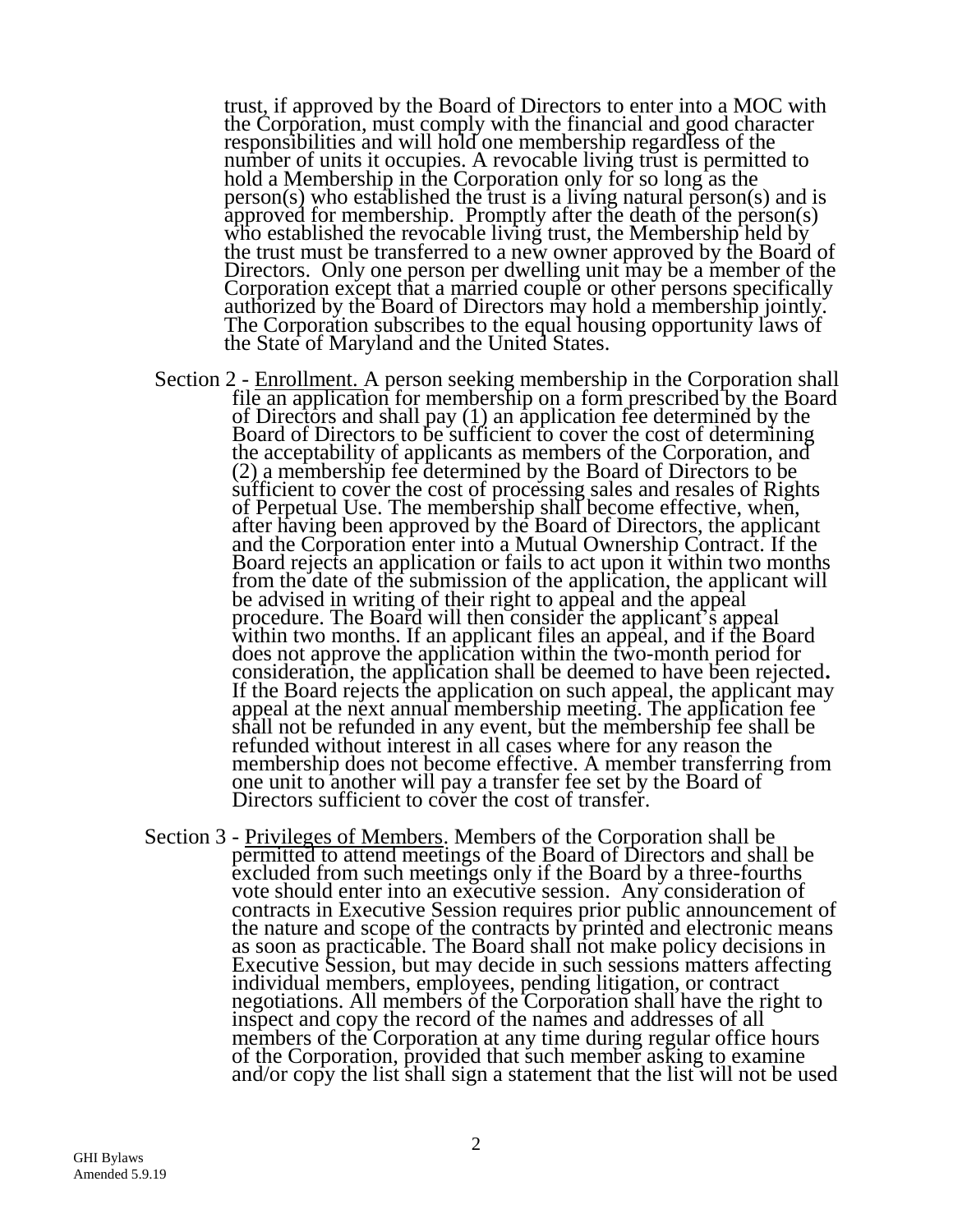for a purpose other than for contacts with members covering business concerning the Corporation. All members of the Corporation shall have the right to inspect and copy the approved minutes of the Board of Directors (excluding minutes of any meeting held in executive session) at reasonable times and under reasonable regulations established by the Board of Directors.

Section 4 - Termination of Membership.

a. The membership of a person shall terminate upon the effective date of the cancellation or termination of a Mutual Ownership Contract in accordance with the provisions of the paragraphs thereof entitled, "Option of Corporation (or "GHI") to Repurchase Perpetual Use", "Sale to Others", "Option of Member to Terminate Contract", or "Termination of Contract by Corporation (or "GHI") for Default or for Cause".

b. Except where memberships are terminated because of payment default by members of the Corporation, the Board of Directors (by a two-thirds vote of the entire Board, and after a fair formal hearing if requested by the member) may terminate any membership for reasons provided for in the Mutual Ownership Contract with the Corporation. Any notification to the member which states that the Board is considering termination of his or her membership shall include the text of this subsection. At the formal hearing, the member may have counsel, invite witnesses, and question any witnesses and complainants. The member shall have the right to appeal the decision of the Board of Directors to the membership at a special membership meeting called by the Board of Directors or at the next annual membership meeting. The Board of Directors shall schedule the meeting at which the appeal will be heard. If the member notifies the Board of his or her intention to appeal within ten days of receipt of notice of termination by the Board, the Board's action shall be stayed pending final action at the special or annual membership meeting.

c. The Board of Directors may terminate membership for nonpayment of loans secured by a member's interest in the Corporation upon such terms and conditions as have been agreed to and accepted in writing by the member, the lender, and GHI.

d. If a membership is terminated by the Corporation because of member's default or for cause, the Corporation shall be reimbursed for all costs and expenses resulting from the termination, including but not limited to all administrative costs and all third party expenses of the Corporation incurred in retaking, repairing, selling, and otherwise disposing of the dwelling unit. The Corporation may deduct its costs and expenses resulting from termination from the proceeds of a sale of the member's interest in the Corporation prior to the member's receipt of any such proceeds.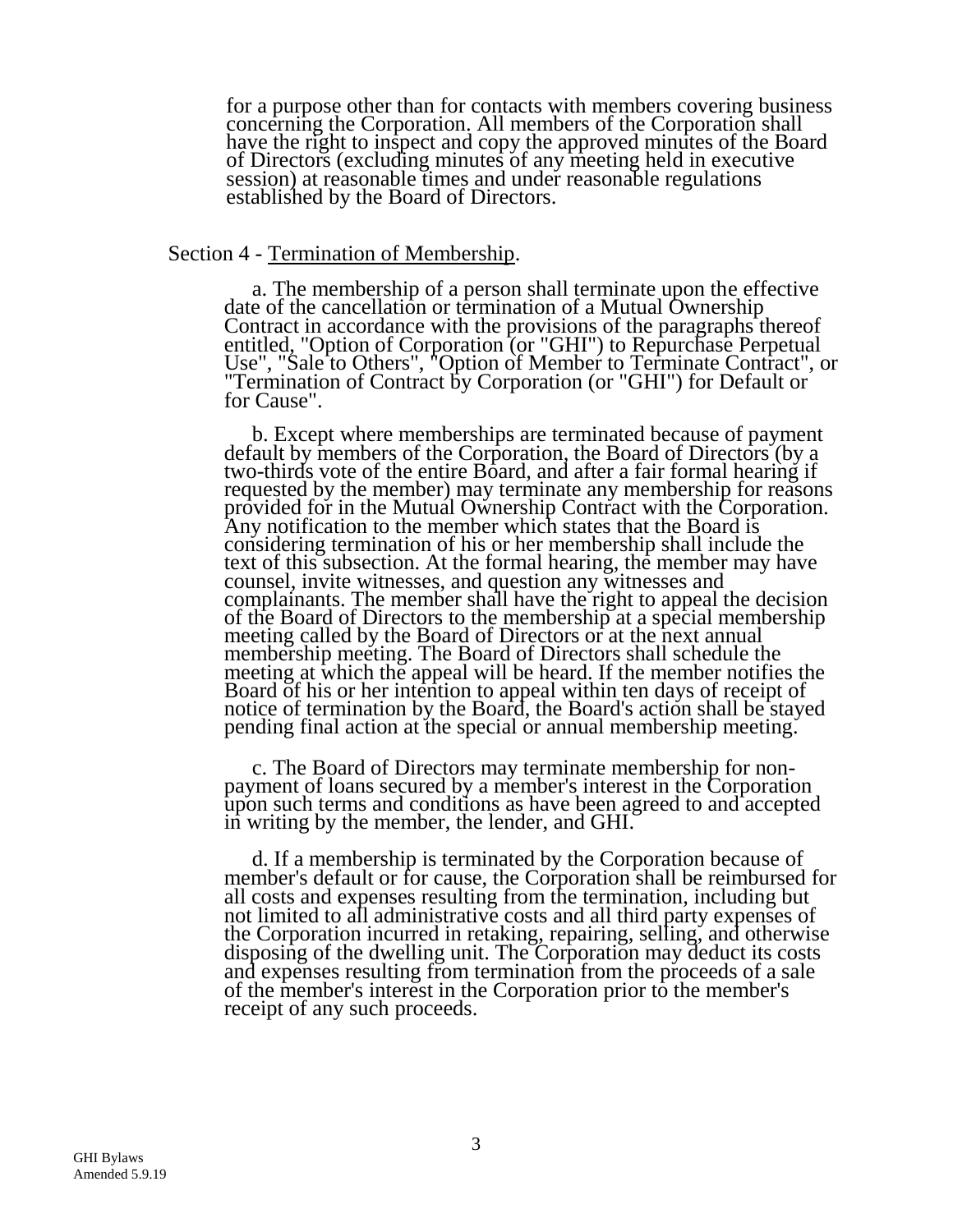Section 5 - Membership Requirement to Hold Office. Only a member of the Corporation, at least twenty-one years of age, and a GHI resident may be a director of the Corporation or a member of a committee elected by the membership. Only one member from a unit may hold elected office at a time.

# ARTICLE IV Membership Meetings

- Section 1 Annual Meeting. The regular annual meeting of the membership of the Corporation shall be held during the month of May at a time and place in Greenbelt designated by the Board of Directors. No motion for adjournment of the annual meeting shall be in order, but a motion may be made to recess for the annual election. During the recess no business shall be transacted other than referenda and elections. The annual meeting shall automatically adjourn at 8:00 p.m. on the following day. The date of an annual meeting may be postponed up to one month by a majority vote of the Board, provided public notice of the postponement is given to members prior to the scheduled annual meeting date, and members are given at least two weeks' notice of the new annual meeting date.
- Section 2 Special Meetings. Special membership meetings shall be held within forty-five days following the filing with the secretary of a request thereof by the president, or by the Audit Committee, or by the Board of Directors, or by a petition signed by at least one hundred members, except that a special meeting shall not be held within thirty days prior to the annual membership meeting. Such request or petition shall state the motion or motions to be acted upon at the meeting.
- Section 3 Agenda. Any matter of business shall be placed on the agenda of a membership meeting of the Corporation on written request to the secretary for such action by ten or more members at least thirty-five days in advance of such meeting. Where the petition of such members requests that a specific proposition be voted upon, such proposition in the identical language set forth by the petitioners shall be included in the notice of the membership meeting and, subject to amendment by the membership, shall be voted upon before considering any other proposition relating to the same subject matter. A petition calling for censure or removal of a member of the Board or an elective committee will be placed on the agenda only if presented not less than forty-five days before such meeting.
- Section 4 Notice. Regular, annual, or special meetings shall be called by the secretary by written notice mailed or delivered not less than ten and not more than twenty days before the meeting to each member of record on the Corporation's books as of the date twenty days before the meeting. The notice shall specify the time and place of the meeting, and, except for the annual meeting, the specific business to be considered at the meeting. The annual meeting mailing or delivery shall also contain the draft minutes of the last annual meeting and any special membership meetings held during the previous year. Only at the annual meeting may action be taken on business not specified in the notice of meeting.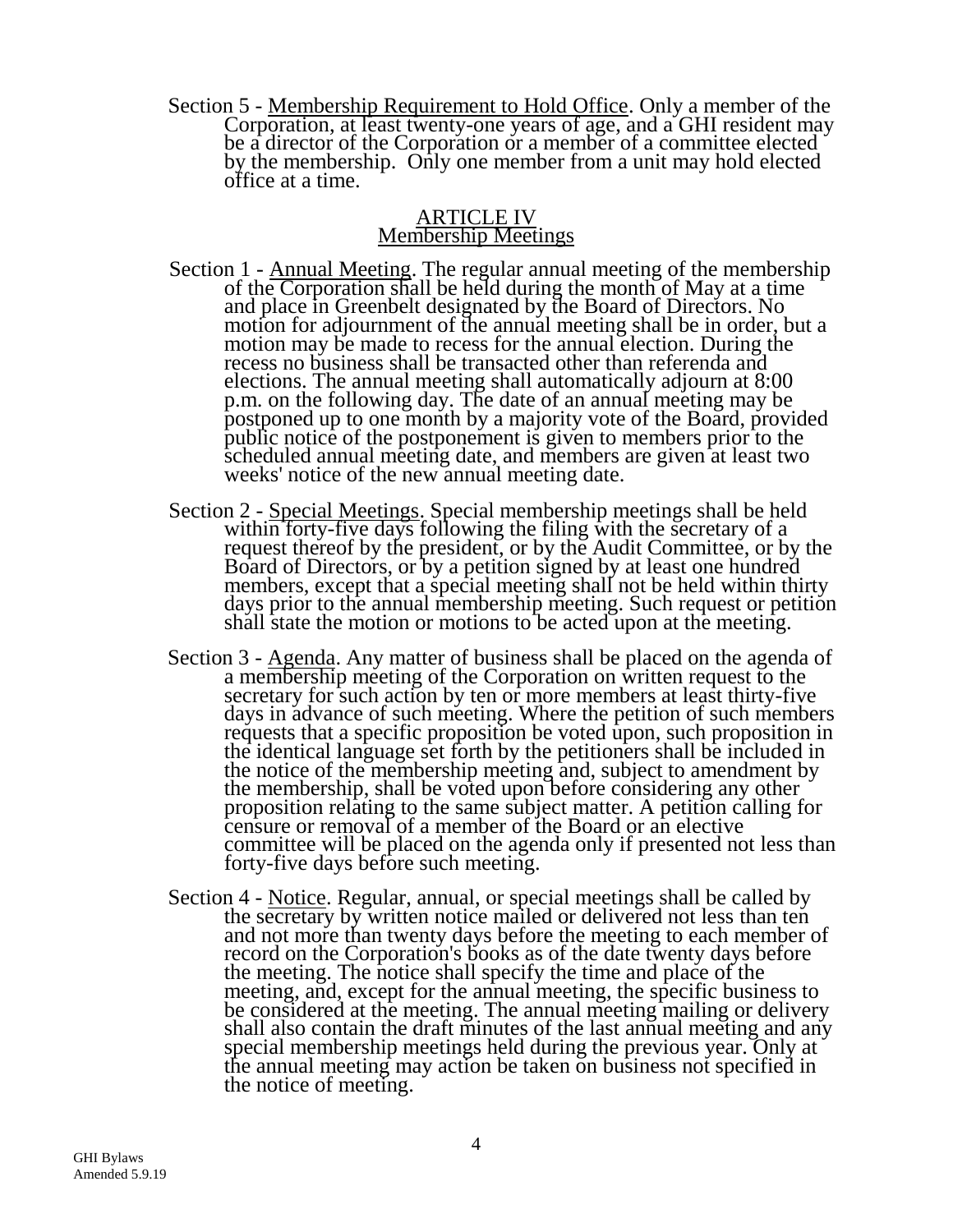# Section 5 - Quorum.

a. A quorum competent to transact business at membership meetings shall be five percent of the membership which is entitled to vote or seventy-five members who are entitled to vote, whichever number shall be smaller.

b. The notice of every annual meeting shall include and the notice of a special meeting may include, at the option of the Board of Directors or the Audit Committee, (1) a notice that, if at such meeting business cannot be conducted or cannot proceed because of the absence of a quorum, the procedure authorized by Section 5-206 of the Corporations and Associations Article of the Annotated Code of Maryland (or any successor section thereto) will be invoked to call an additional meeting; and (2) a notice that such further meeting may proceed even in the absence of a quorum.

c. In addition to that notice, notice of such further meeting shall be mailed to each member by the secretary fifteen days before the aforesaid further meeting. Both the advertisement and the notice of such further meeting will include a statement that the meeting may proceed even in the absence of a quorum.

d. Despite the absence of a quorum at an annual meeting, the election of the directors of the Corporation and members of the Audit Committee shall proceed. Such election shall be valid if the number of ballots cast satisfies the quorum requirement for the meeting.

### Section 6 - Order of Business.

a. The order of business at annual meetings of the membership, except as amended by majority vote at the annual membership meeting, shall be:

- 1. Issuance of voting cards.
- 2. Proof of due notice of meeting.
- 3. Certification of presence of a quorum.
- 4. Approval of agenda.
- 5. Action on minutes of previous meeting.
- 6. Reports of officers, directors, and elected committees.
- 7. Presentation of candidates.
- 8. Nomination and election of Nominations and Elections Committee.
- 9. Old business.
- 10. New business.
- 11. Good and welfare.
- 12. Recess.

b. The order of business at special meetings of the membership shall be:

- 1. Issuance of voting cards.
- 2. Proof of due notice of meeting.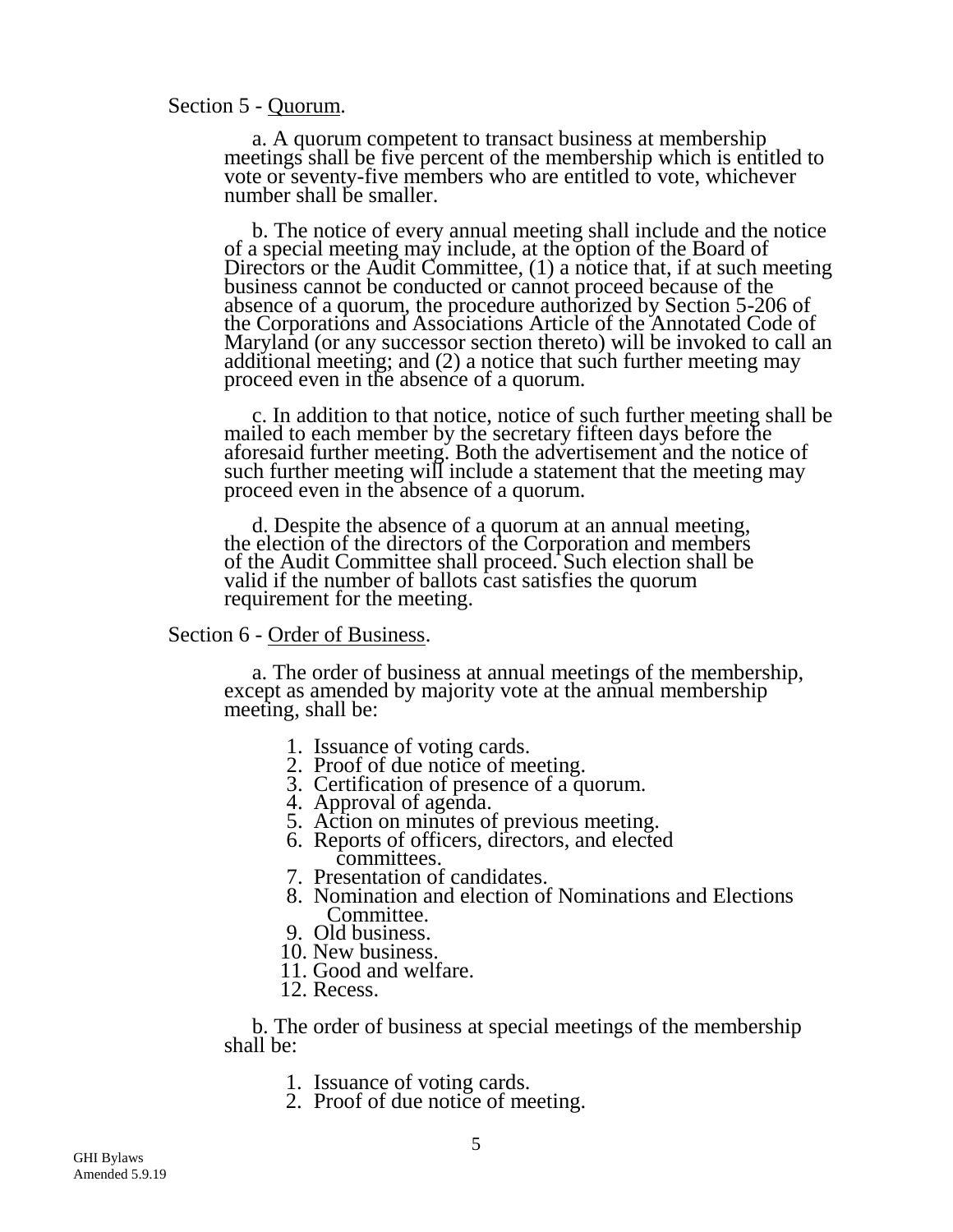- 3. Certification of presence of a quorum.
- 4. Approval of order of agenda items.
- 5. The specific business for which meeting is called.
- 6. Other subjects of petitions or requests stated in notice of meeting.
- 7. Adjournment.

Section 7 - Rules of Order. Unless otherwise provided in these Bylaws, the procedure for the conduct of all meetings of the membership and the Board of Directors shall be governed by Robert's Rules of Order (Revised). In the event of any conflict between these Bylaws and Robert's Rules of Order(Revised), these Bylaws shall prevail.

### Section 8 - Nominations and Elections.

a. The Nominations and Elections Committee shall nominate at least a sufficient number of eligible members of the Corporation for all eligible positions on the Board of Directors and for all eligible positions on the Audit Committee for election at the annual meeting. This list shall be presented to the secretary at least fourteen days before the annual meeting. The secretary shall immediately see that the list is properly published and publicly displayed in Greenbelt, so that members of the Corporation may, if they choose, propose additional nominees. Names of members whose nomination has been presented in writing by the Nominations and Elections Committee, or by petition signed by any ten or more members, shall appear on the election ballot, provided each said member shall have signified to the secretary in writing his or her willingness to accept the office if elected and provided the nomination and acceptance are in the hands of the secretary or are filed at the local office of the Corporation at or before 5 p.m. on the ninth day preceding the annual meeting of the Corporation. No member shall be eligible for election to the Board of Directors or Audit Committee unless he/she has complied with the provisions of this subsection. No person shall be nominated for election to the Board and for election to the Audit Committee at the same time.

b. The Nominations and Elections Committee, in addition, shall prepare a list of those nominated by members for election to the Nominations and Elections Committee. The list shall be presented to the secretary at least fourteen days before the election. The secretary shall immediately see that the list is properly published and publicly displayed in Greenbelt. In the event that a sufficient number of candidates are not available prior to the annual meeting, nomination(s) may be made from the floor by a member. The name of each member whose nomination has been presented prior to the meeting shall appear on an election ballot separate from the ballot listing the names of candidates for the Board of Directors and Audit Committee provided said member shall have signified to the secretary his or her willingness to accept the office if elected and provided the nomination and acceptance are in the hands of the secretary or are filed at the local office of the Corporation at or before 5 p.m. on the ninth day preceding the annual meeting of the Corporation.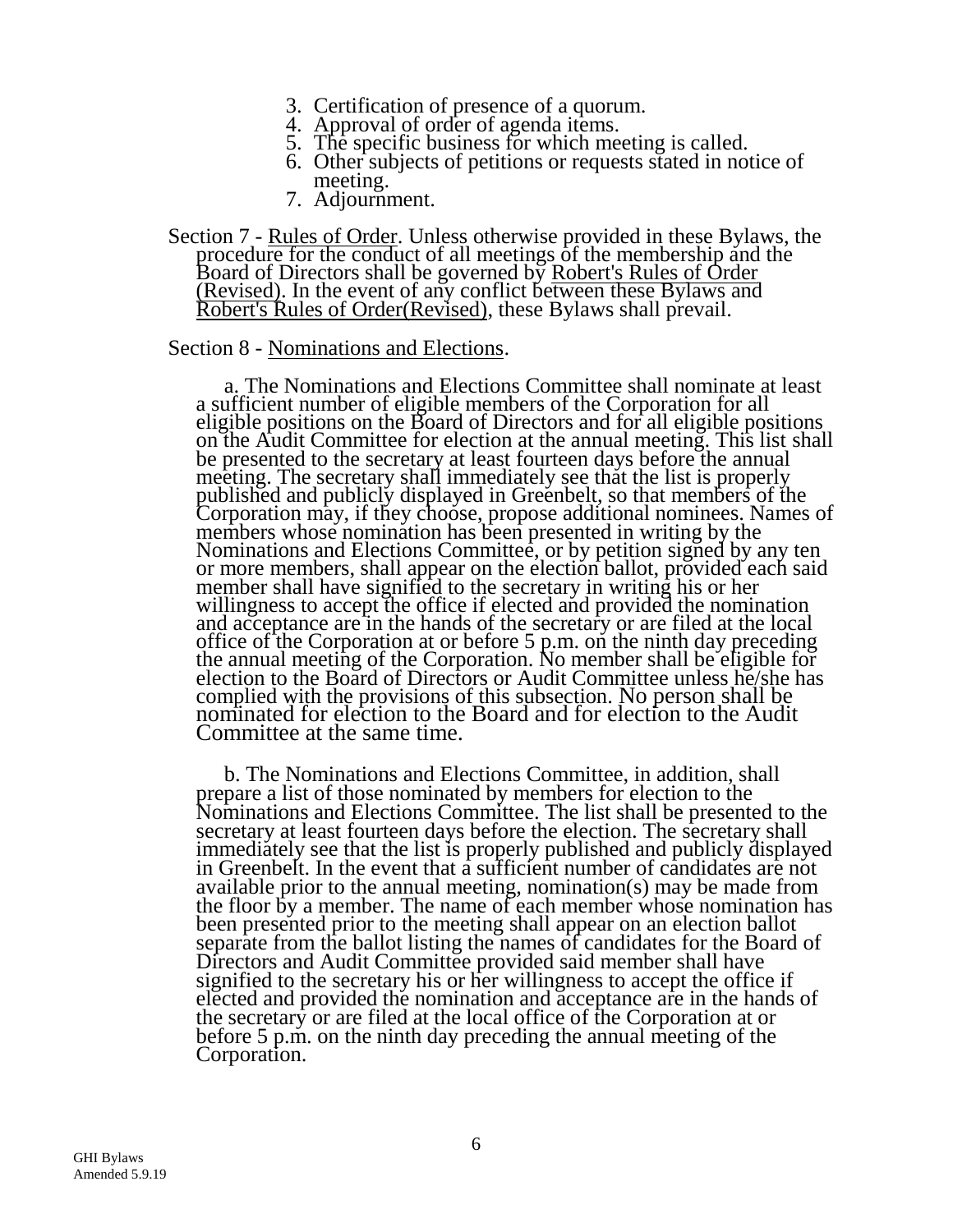If the number of candidates for the Nominations and Elections Committee is greater than the number of open positions, then the votes in the election of members to the Nominations and Elections Committee shall be counted by tellers appointed by the Chair. A teller cannot be a candidate or relative of any candidate or housemate of a candidate for the Nominations and Elections Committee. If the number of candidates is equal to or fewer than the number of open positions, then the election may be by acclamation.

c. The directors of the Corporation and members of the Audit Committee shall be elected by secret ballot during the recess of the annual meeting of the Corporation at a polling place or places to be designated by the Board of Directors, provided, however, that members to whom voting cards have been issued prior to recess of the annual meeting may receive and cast their secret ballots immediately following that session of the meeting. The day following the annual meeting, polls shall be open, at least, from 7-10 a.m. and 5-8 p.m. The Nominations and Elections Committee shall adopt and publicize appropriate procedures to guarantee the integrity of the ballot box. Elections shall be by the plurality system of voting, the procedures, rules, and regulations of which shall be determined by the Nominations and Elections Committee, subject to approval or modification by the membership. Members of the Nominations and Elections Committee shall be elected during the annual meeting. In case of any tie vote in any election, the successful candidate shall be chosen by lot.

d. Each member shall have one vote on all questions voted at any membership meeting or in any election or referendum. Voting by proxy shall be subject to the limitation that only a member may hold a proxy, that the proxy shall be dated not more than three months prior to the date of the meeting, that no member shall vote more than one proxy, and that a member may vote by proxy at a given meeting only if the secretary or the business office of the Corporation has received from the member an official proxy form at least five days in advance of the meeting. The official proxy form may be obtained only by a member submitting a written request over his or her signature to the secretary or the business office of the Corporation. Information as to the number of proxy forms requested and the number of proxies received by the secretary or the business office of the Corporation shall be available to a member on request. Voting shall be by show of voting cards unless the Chair or the membership by majority vote calls for a secret ballot. Such a secret ballot shall take place during the meeting before the recess and shall be conducted by tellers appointed by the Chair. In the case of joint members, they shall together have only one vote which may be cast by one of them. At a membership meeting the voting card shall be issued to the joint member who first requests it.

e. Only members shall be eligible to vote at a meeting or in a referendum. Where the Mutual Ownership Contract is held by another or others on behalf of the person or family living in a Corporation dwelling unit, the contracting person or persons shall designate in the business office of the Corporation the person or persons on whose behalf the Contract is entered into, and such person or persons shall be entitled to one vote per unit. Where a religious or other institution owns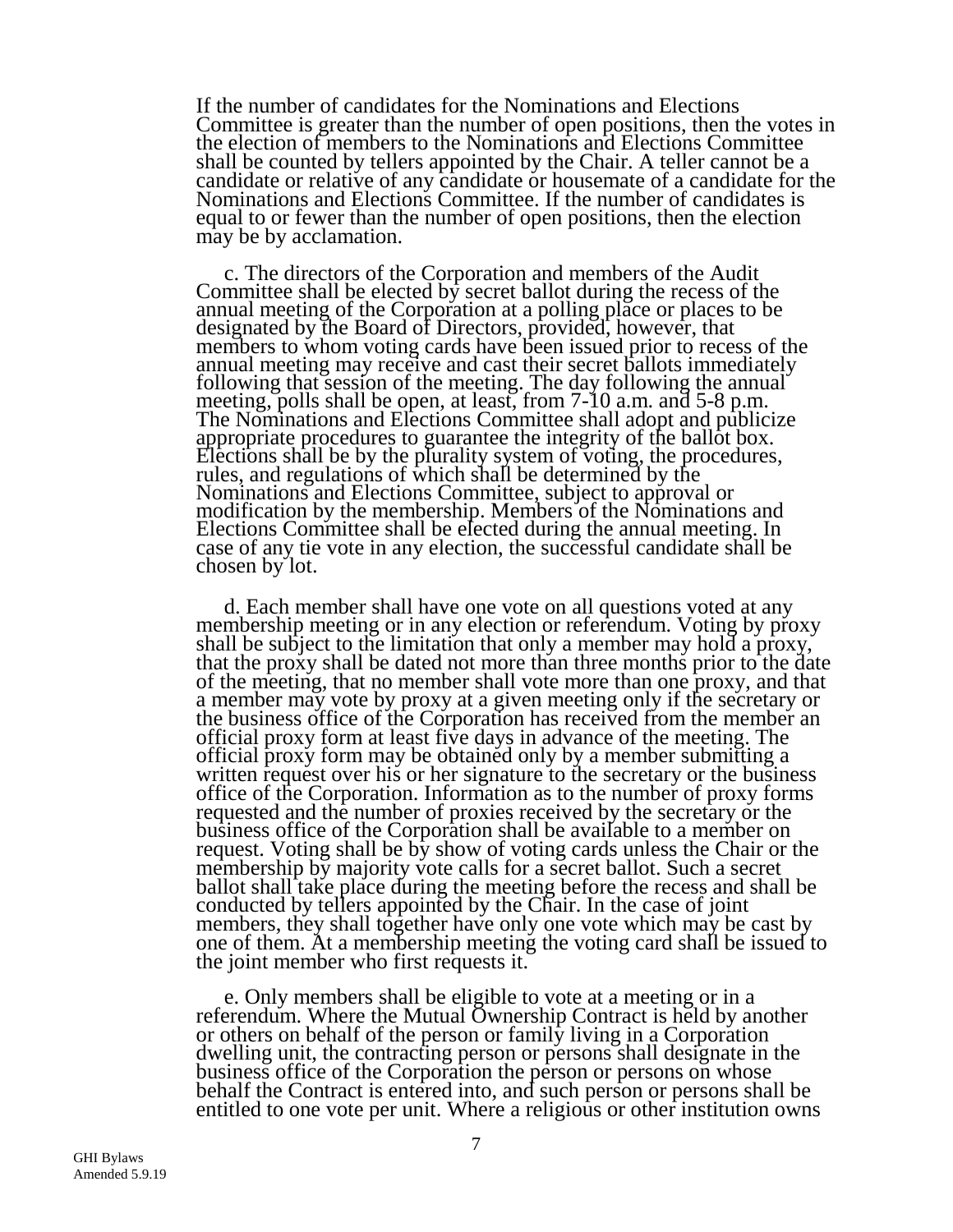a Right of Perpetual Use, the institution shall determine who shall be entitled to vote and notice of such designation shall be given to the secretary or to the business office of the Corporation. When two or more units are combined to make one residence, the member(s) who own(s) a Right of Perpetual Use is entitled to only one vote for that residence. Similarly, a religious or other not-for-profit institution that owns a Right of Perpetual Use in more than one dwelling unit shall be entitled to only one vote. A member whose name is on more than one Mutual Ownership Contract is entitled to only one vote.

f. The Board of Directors by a two-thirds vote, a membership meeting by a majority vote, or fifty members by petition may cause a referendum to be held at a polling place or polling places or by mail, on any question which may be considered by the membership. Exceptions are: amendments to the Bylaws and matters affecting the rights and/or honor of specific members only, such as motions or resolutions of censure or removal from office.

g*.* Notwithstanding the provisions of paragraph e., but subject to the provisions of paragraph f., an advisory mail referendum may be held on any question or questions upon a majority vote of the Board of Directors, or of the membership at a membership meeting, or upon the petition of fifty members.

### h. Absentee Ballots

An absentee ballot shall be provided to eligible members for the following reasons: religious beliefs, physical condition or absence from the City on the day of the election. The absentee ballot will only be used for candidates for elected office. The Nominations and Elections Committee shall have authority to grant an absentee ballot by reference to rules established by this committee.

Section 9 - Other Responsibilities at Membership Meetings. The membership at a meeting shall also be responsible for the removal of directors of the Corporation, members of the Audit Committee, and members of the Nominations and Elections Committee for cause; censure of present or former directors or members of committees elected by the membership; for hearing and passing upon reports of officers and committees; for final action on membership terminations decided by the Board of Directors in accordance with Article III, Section 4, and appealed by the member involved; for determining policies of the Corporation; for amending the Bylaws of the Corporation; and for exercising final authority on all matters vitally affecting the Corporation.

A two-thirds vote shall be required to remove or censure a director of the Corporation, member of the Audit Committee, or member of the Nominations and Elections Committee. The notice of meeting shall include an announcement of the proposed action and the reasons for it. Notice of the proposed action shall have been mailed or delivered to the director of the Corporation, Audit Committee member, or Nominations and Elections Committee member concerned at least forty-five days before the membership meeting. A response to the allegations shall be included if the affected official elects to respond, and he or she must provide such response not less than thirty-five days before the proposed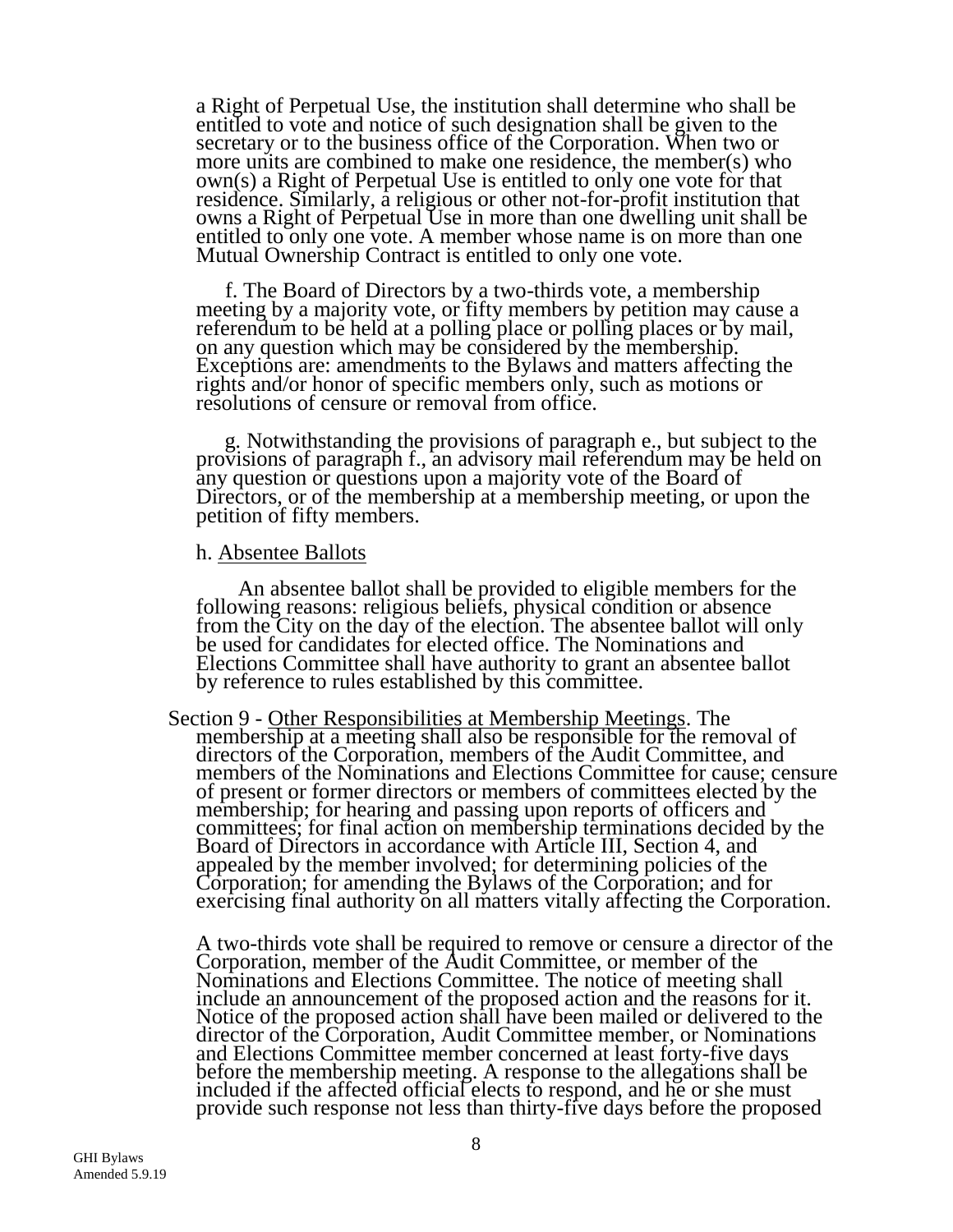meeting date. At the meeting, both sides shall be given full opportunity to present their point of view prior to any membership action.

### ARTICLE V **Directors**

- Section 1 Board of Directors. The property, business, and affairs of the Corporation shall be managed by a Board of Directors composed of nine members.
- Section 2 Terms. Directors of the Corporation shall serve for twoyear terms as herein provided. Terms begin and end upon certification of the election by the Nominations and Elections Committee. In even-numbered years four directors of the Corporation shall be elected, and in odd-numbered years five directors of the Corporation shall be elected, provided, however, that at any regular annual meeting the membership shall elect a director or directors of the Corporation to fill a vacancy or vacancies due to death, resignation, removal, disqualification or if insufficient candidates were elected by the membership the previous year. When such a vacancy is to be filled at an annual meeting, the members shall elect to the two-year terms the four candidates with the most votes (in even-numbered years) or the five candidates with the most votes (in odd-numbered years), and shall elect to the vacant seats the candidate or candidates with the next highest number of votes until all vacancies are filled.

#### Section 3 - Vacancies.

a. A vacancy in the Board of Directors shall occur upon the death, resignation, removal, disqualification of a director of the Corporation or if insufficient directors are elected by the membership. A director of the Corporation may resign by giving notice in writing to the secretary. A director of the Corporation automatically shall be considered disqualified and to have vacated his/her office if he/she is absent from five out of ten consecutive regular meetings without permission of the Board during his/her term of office, or if he/she is employed or retained by the Corporation. Vacancies on the Board of Directors shall be filled by the remaining membership of the Board, after notice of the vacancies is publicized by the Board of Directors and a two week period is provided for submission of suggested names of candidates to the Board.

b. If a vacancy on the Board shall occur, the Board shall, by a plurality of fifty percent or more of the remaining directors of the Corporation, name a member of the Corporation to fill the vacant directorship until the next regular annual meeting of the members.

c. In the event that more than four seats on the Board of Directors shall become vacant, the provision of Article V, Section 3b shall be suspended and a special election by the members shall be held to fill the vacancies until the next regular annual meeting. A special election meeting shall be called within three weeks by the secretary or, if there is no secretary, by the Nominations and Elections Committee, which shall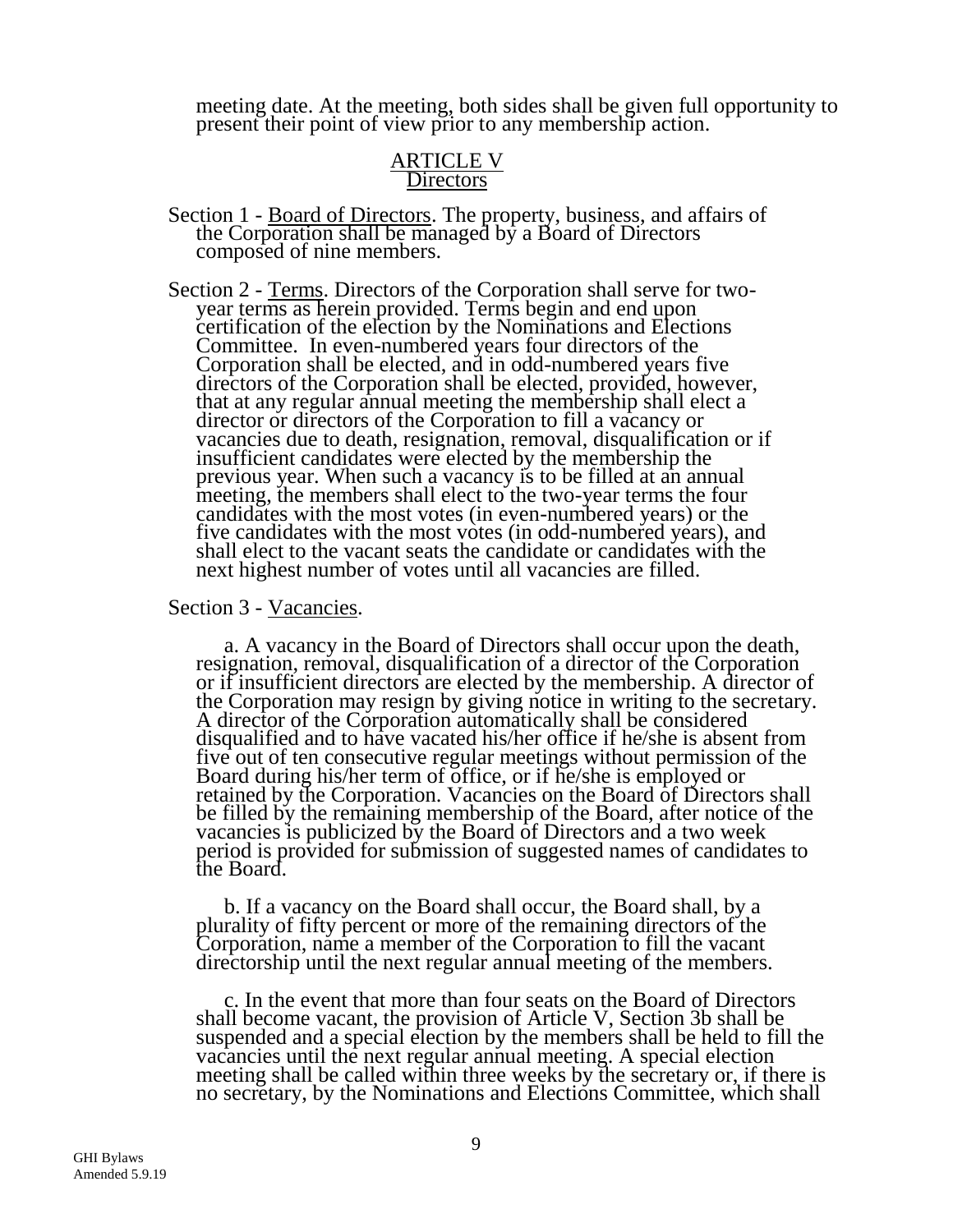conduct the election. If the Nominations and Elections Committee shall not be available to call the meeting or conduct the election, the Audit Committee shall do so. To the extent feasible, such elections shall conform to other provisions of these Bylaws.

Section 4 - Powers and Duties. The Board of Directors shall direct the affairs of the Corporation and make necessary rules and regulations not inconsistent with the law, these Bylaws, or the decisions of the membership meetings. The Board may delegate duties to officers, committees, or other personnel, but it shall be responsible to the membership for their proper performance. It shall be the duty of the directors of the Corporation to attend Board meetings, to perform such tasks as may reasonably be assigned to them by the Board, to study the problems and work of the Corporation, to report thereon to the membership, and to make every effort to assist the Corporation to achieve its purpose. Specifically, the Board shall:

a. Monitor the finances of the Corporation and operating results of its business, and take such action as is required to keep these in a healthy condition.

b. Appoint, assign the duties of, and determine the salary of a general manager, who shall assume

administrative control of the business of the Corporation. Employment or removal of the general manager must be voted by a majority of the entire Board of Directors. The general manager shall have the authority to employ or discharge all other employees of the Corporation.

c. After consultation with the Audit Committee, annually appoint an auditor or auditing agency and define the scope of the audit.

d. Provide adequate insurance of the property of the Corporation and adequate insurance against liabilities.

e. Establish equitable personnel policies.

f. Have power to borrow money and make financial commitments for the conduct of the affairs of the Corporation. However, the Board shall not be empowered to enter into new fields of business enterprise, to mortgage or sell corporate real property, or to sell subsidiary corporations without the prior approval of the membership as provided for in Article VIII, Section 8.

g. At all times keep the membership fully informed of the facts pertaining to the operation of the affairs of the Corporation and fully advise the membership of matters which have an important bearing upon the future operation of the affairs of the Corporation.

h. Distribute a comprehensive written report, including audited financial statements, and a summary budget to all members at least one week in advance of the annual meeting of the Corporation. The audited financial statements shall consist of statements of income and expenses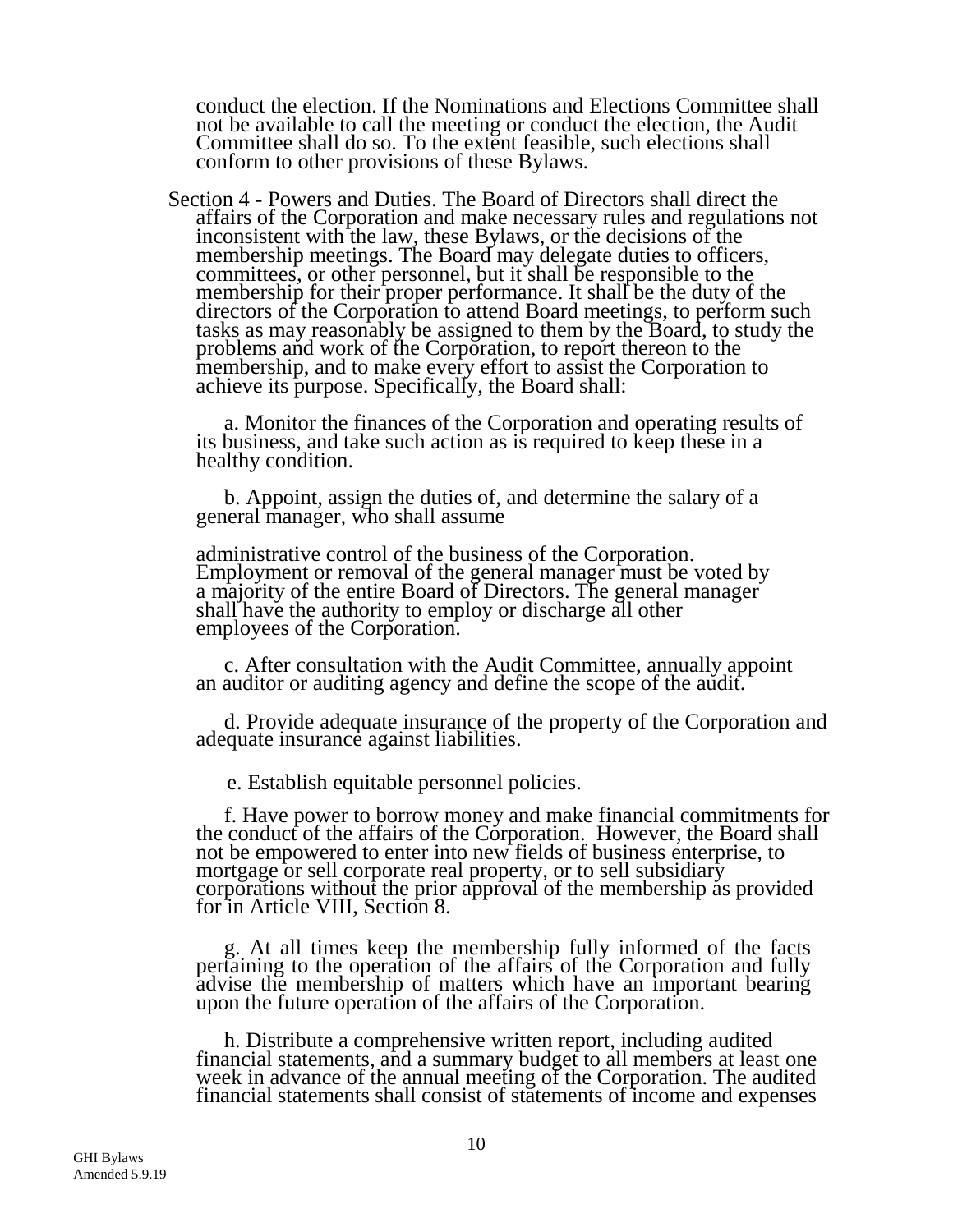for the preceding two years. The summary budget shall itemize the major categories of revenue and expense for the current year. Prepare a detailed budget for the current year. The detailed budget shall segregate labor and material costs from other costs. A copy of the audited financial statements, summary budget and the detailed budget shall be made available to members upon request.

- i. Authorize expenditures subject to the provisions of these Bylaws.
- Section 5 <u>Meetings</u>. The Board shall hold regular meetings at least twice monthly except during the months of June, July, and August, when it shall meet monthly. Special meetings of the Board shall be held within five days but not less than three days after call by the president or upon written request by at least two Board members to the secretary. The secretary shall mail or deliver written notice of regular and special Board meetings to each director of the Corporation at least three and not more than ten days prior to each such meeting, provided, however, that if every member of the Board shall waive his or her right to due notice of meeting, a special meeting may be called for any time. Notice of each special meeting shall state the object of the meeting, and no business other than that specified in the notice shall be transacted. A majority of the Board shall constitute a quorum at any Board meeting. Except with respect to expenditures and contracts (provided for in Section 11 of Article VIII*),* no item of business shall be finally acted on at a meeting at which it is first introduced if at least two directors of the Corporation request that final action be postponed until the next meeting.
- Section 6 Compensation. The members of the Board of Directors shall be compensated in such amount as the membership shall direct, provided that directors of the Corporation may, by prior approval of the Board, be further reimbursed for actual expenses incurred in behalf of or for the benefit of the Corporation.
- Section 7 Ineligibility of Directors of the Corporation or Members of Their Families to Hold positions with Compensation in the Corporation. No member of the Board of Directors shall serve as manager or assistant manager of the Corporation until two years after the expiration of his or her term of office. No director of the Corporation or member of his or her immediate family shall be eligible to hold any office or position with compensation in the Corporation (except any elective office) for at least one year after the expiration of the director's term of office (unless such relative shall have held such position prior to and on the date the director of the Corporation became or shall have become a member of the Board of Directors) except with the express prior approval of a majority of the membership at a membership meeting of the Corporation held after the membership shall have been notified in the notice of the membership meeting that the question of the employment of such person will be considered at such membership meeting.

# ARTICLE VI **Officers**

Section 1 - Election. The officers of the Corporation shall consist of a president, a vice president, a secretary, and a treasurer who shall be members of the Board of Directors. The officers shall be elected by the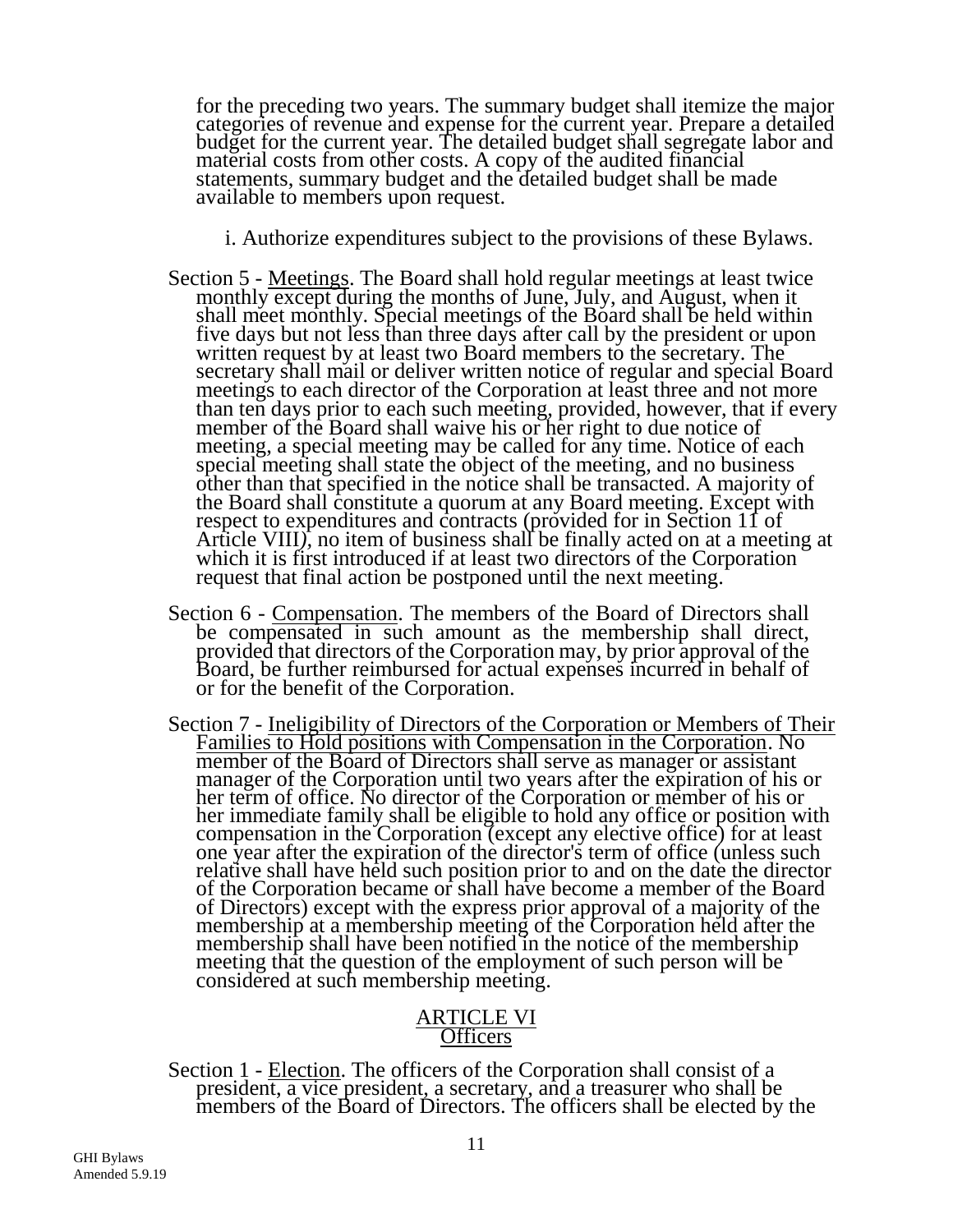Board of Directors at its first meeting immediately following the annual election of directors of the Corporation, and they shall serve for one year or until their successors are elected. Any vacancies in such offices resulting from death, resignation, removal, or disqualification, shall be filled by the Board.

Any officer who is a member of the Board of Directors may be removed as an officer by a vote of two-thirds of all the members of the Board, after due notice and an opportunity to be heard at a Board meeting.

- Section 2 President. The president shall preside at all meetings of the Corporation and of the Board unless with the consent of a majority of the Board he or she designates another to do so. He or she shall sign all Mutual Ownership Contracts and other instruments transferring an interest in real property on behalf of the Corporation, except as otherwise provided by the Board. He or she shall perform all other duties usually incident to the office of the president, and such others as may be assigned by the Board.
- Section 3 <u>Vice President</u>. The vice president shall act for the president in the event of the latter's absence or inability to act, and shall perform all other duties assigned by the Board or the president.
- Section 4 Secretary. The secretary shall maintain and have custody of the minutes of the meetings of the membership and of the Board of Directors, shall receive all petitions of members relating to membership meetings, and shall give notice to all members of membership meetings. He or she shall countersign all contracts signed by the president and shall supervise maintenance of the membership roll of the Corporation. The Board shall have power to elect one of its members to act as secretary during any temporary absence or disability of the secretary.
- Section 5 Treasurer. The treasurer shall be ex officio Chair of the finance committee and shall review the financial records and statements of the Corporation. It shall be the duty of the treasurer to closely study the financial affairs of the Corporation and to make such recommendations to the Board of Directors and to the membership as he or she may deem to be necessary or desirable.

### ARTICLE VII **Committees**

Section 1 - Nominations and Elections Committee. The Nominations and Elections Committee shall consist of five Corporation members who shall serve for a period of one year, or until the election of their successors. The newly elected Committee shall assume office after the retiring Committee has certified the election of the directors of the Corporation and members of the Audit Committee. No officer, employee, or member of the Board shall be eligible to serve on this Committee, which shall select its own Chair who shall be called Director of Elections, and who shall assign appropriate duties to other members of the Committee. Vacancies shall be filled by a majority vote of the remaining members of the Committee. Any member who resigns from the Nominations and Elections Committee must do so at least three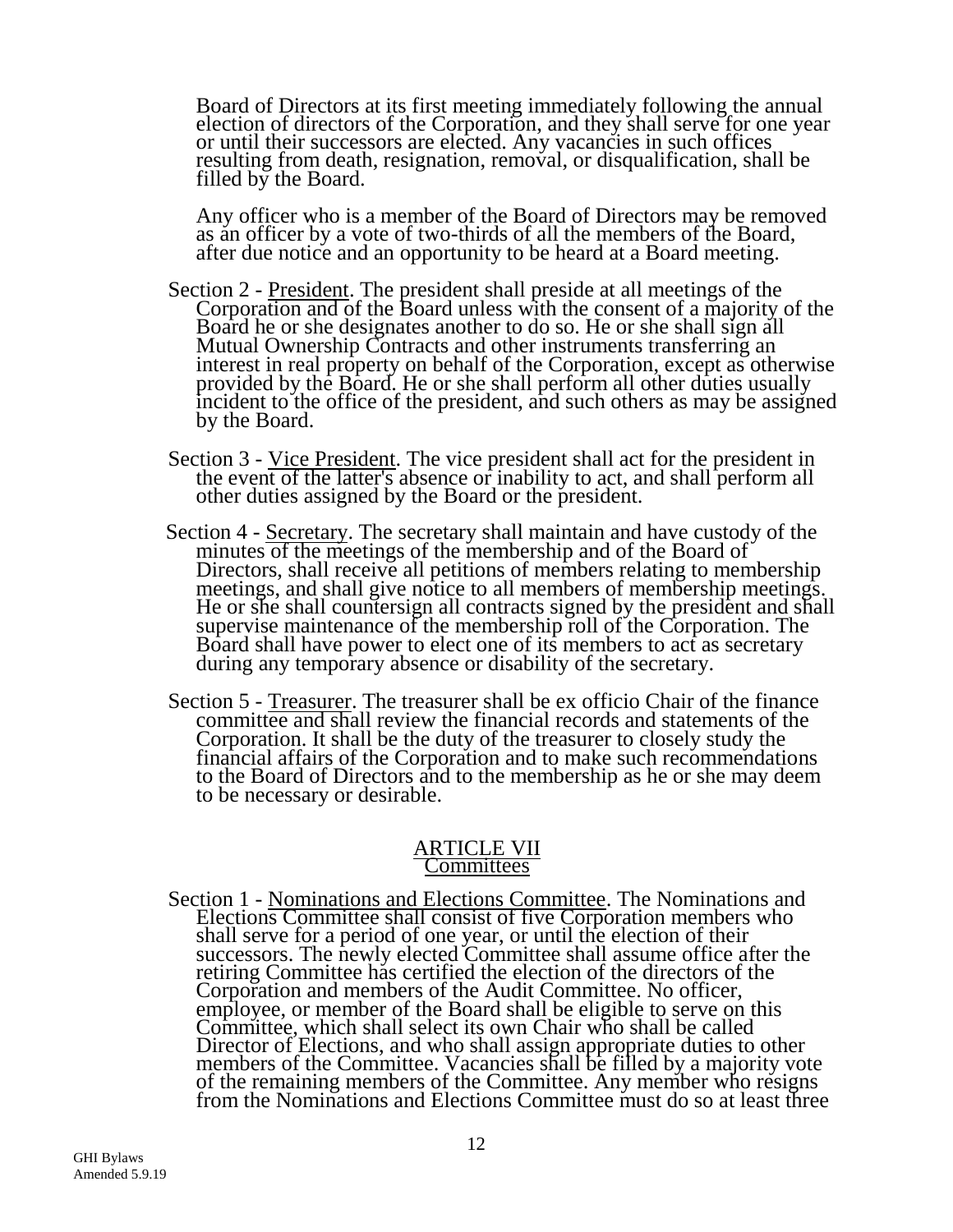months before the date of the next Annual Membership Meeting to be eligible to run for a position on the Audit Committee or Board of Directors in the election occurring with that year's meeting. Elections shall be held at a polling place or places under the supervision of the Nominations and Elections Committee. Referenda shall be conducted by mail or at a polling place or polling places under the supervision of the Nominations and Elections Committee. The Committee may appoint clerks and assistants not to exceed five in the conduct of elections and referenda.

#### Section 2 - Audit Committee.

a. The Audit Committee shall consist of three Corporation members who shall serve a one-year term. Terms begin and end upon certification of the election by the Nominations and Elections Committee. The Audit Committee shall elect a chair. No officer, employee, or director of the Corporation shall be eligible to serve on this Committee.

b. The functions of the Audit Committee shall be to review and evaluate: (a) the financial statements and audit reports of the Corporation and its subsidiaries; (b) its accounting system, accounting procedures, operating budget, and allocation of costs under the provisions of the Mutual Ownership Contracts; (c) policies and practices followed with respect to funded and other reserves; (d) the investment and other financial policies and practices; and (e) pursuant to the policies established by the Board and the Bylaws, the various operations of the Corporation, including maintenance, sales, and sales financing programs in order to determine management's effectiveness in administering the affairs of the Corporation economically and efficiently.

c. The Audit Committee may make such reports and recommendations to the Board of Directors and to the membership of the Corporation as it may deem appropriate, and shall make an annual report to the membership of the Corporation concerning its findings, and its operations throughout the year, and such report shall contain an accounting of all Audit Committee expenditures throughout the year. Majority recommendations or reports made to the Board shall be placed on the Agenda for an upcoming Board meeting within three (3) months. Reports to the membership other than at the regular annual meeting of the members of the Corporation shall be mailed or delivered no later than thirty days after presentation to the secretary or to the business office of the Corporation. Vacancies on the Committee shall be filled by the remaining membership of the Committee, after notice of the vacancies is publicized by the Audit Committee and a two week period is provided for submission of suggested names of candidates to the Committee.

Members of the Audit Committee shall have the right to attend all regular and special meetings of the Board of Directors of GHI and all subsidiary corporations, including executive sessions, and shall be furnished with copies of all minutes. They shall also be given access to all books and records of the Corporation. The Audit Committee shall have the right to consult with the Corporation attorneys and auditors and shall be furnished with available clerical assistance. An annual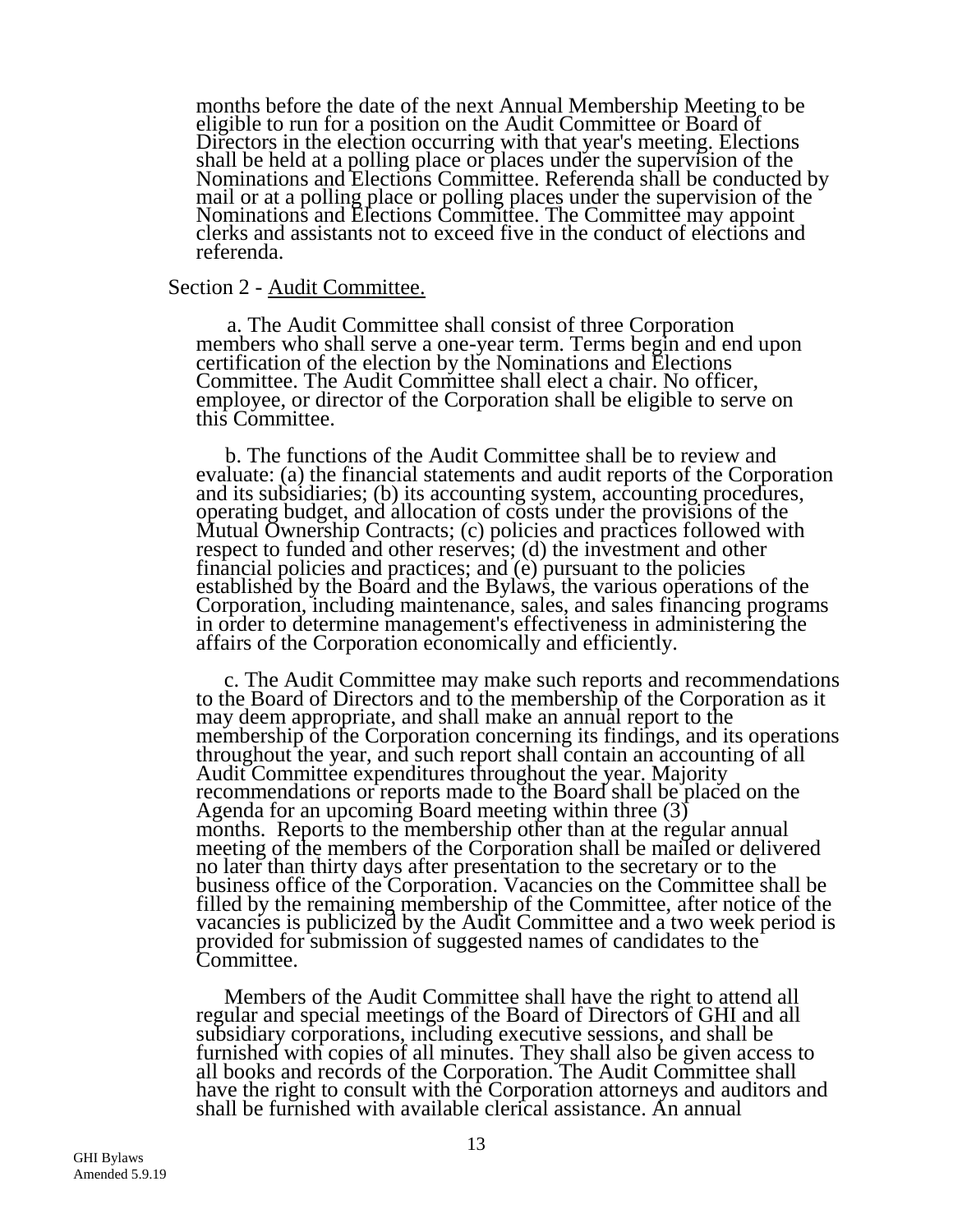appropriation for the Audit Committee in the amount of \$7,500 shall be included in the operating budget of the Corporation and the Audit Committee shall be authorized to engage legal, accounting, tax, or other consultants or clerical assistants as may be required to facilitate the work of the Committee up to the total amount of the appropriation. The appropriation shall also cover the reimbursement to members of the Committee for the actual expenses incurred by them in behalf of or for the benefit of the Corporation, provided that prior authorization is given by the Committee for such expenditure. Should additional funds be found necessary, the Audit Committee may request, and the Board of Directors may grant, additional funds.

The members of the Audit Committee shall be compensated in such amount as the members of the Corporation shall direct.

Section 3 - Other Committees. The Board and the membership may designate and establish duties of additional committees to carry out other functions of the Corporation.

# ARTICLE VIII Financial Regulations

- Section 1 Fiscal Year. The fiscal year of the Corporation shall be the calendar year.
- Section 2 Assessments. The corporation shall not have the authority to assess its members, but this shall not preclude provisions in leases or contracts with members relating to payments to the Corporation for the operation and business of the Corporation.
- Section 3 Disposition of Savings. If during any fiscal year the income from operations of the Corporation shall exceed its expenses, the net income (frequently called savings or net savings) shall be used first to remedy any deficit from previous operations, and second to create such reserves as the Board of Directors may deem necessary to protect the Corporation. Insofar as is practicable, all such reserves (appropriations of surplus) shall be funded reserves. Any excess then shall be used in such manner as the membership may determine provided that these provisions are subject to the obligation of the Corporation to fulfill its contractual obligations, including compliance with the terms of any financing or conditions of purchase of property of the Corporation.
- Section 4 Bonding. The treasurer shall be covered by an adequate bond as shall all persons authorized to sign checks or handle Corporation funds and securities amounting to \$1,000 or more in any one year, and the cost of such bonds shall be borne by the Corporation.
- Section 5 Auditing. The books of the Corporation shall be audited by a certified public accountant at least once each fiscal year. One full and complete audit shall be performed at the end of the Corporation's fiscal year and a second audit of special or limited scope may be performed at some other time during the year. The scope of the special audit shall be determined by the Board after consultation with the Audit Committee. A copy of all audit reports shall be available to all members of the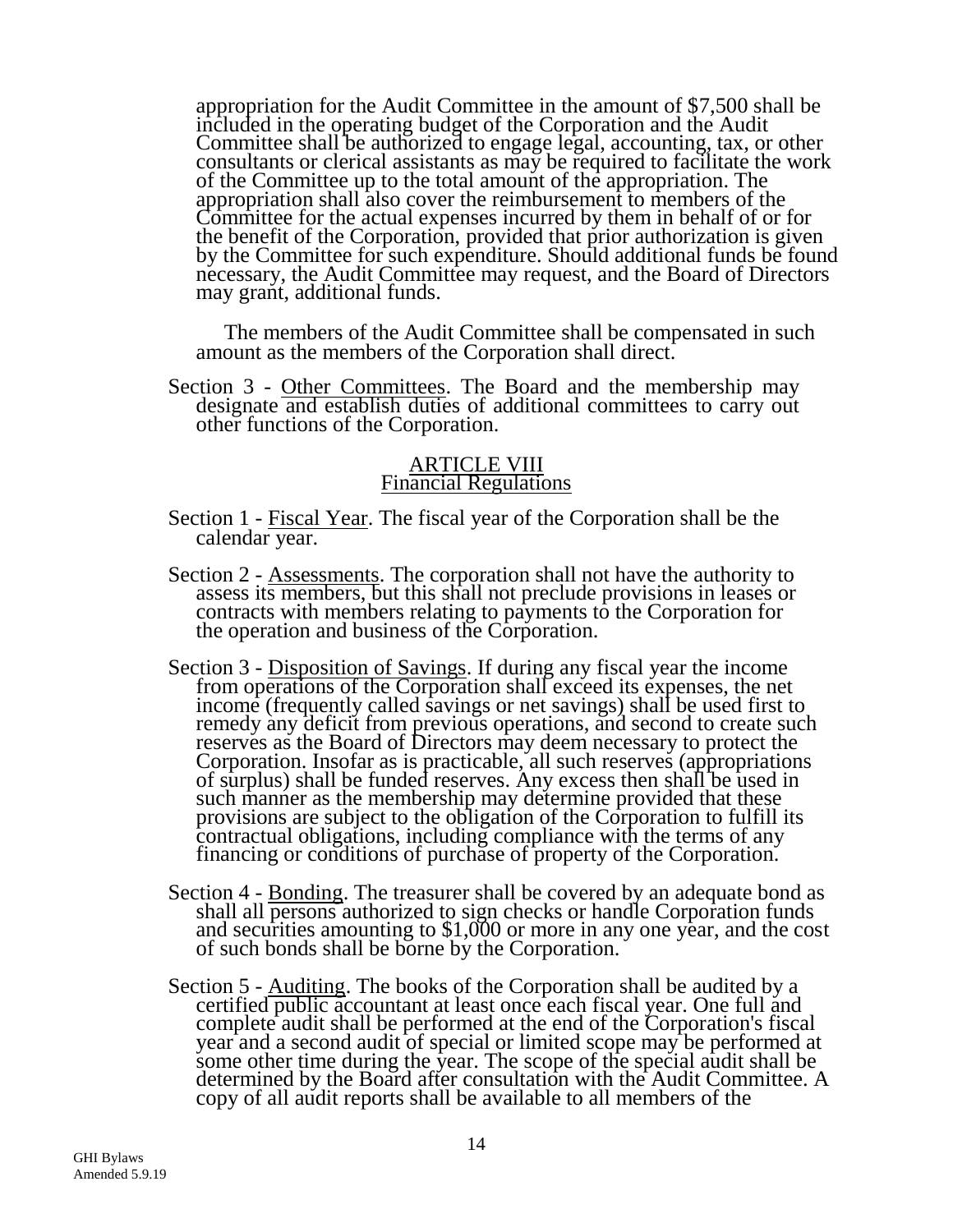Corporation at all reasonable times and under reasonable regulations established by the Board of Directors.

- Section 6 Open Books. The books of the Corporation and all matters relating to fees, contracts, costs, and other transactions involving the Corporation shall be open to inspection by any governmental body or any institution extending financial assistance to the Corporation, as well as by the Audit Committee elected by the membership and by all the members of the Corporation at all reasonable times and under reasonable regulations established by the Board of Directors.
- Section 7 Control Over Speculation. The Corporation shall include in its leases or contracts such provisions as are necessary to control and protect against speculation by the members on the housing and other properties involved.
- Section 8 Purposes for Which Funds of the Corporation May Be Used. No funds of the Corporation shall be used for any purpose other than expenses incident to taxes, insurance, financing charges, operations, management, maintenance and repairs, necessary additions to and replacements of property, and the repurchase of the equity of withdrawing members; nor shall any obligation or contract be entered into for any other purpose without the prior affirmative approval of the membership given (a) at a meeting of the membership at which a quorum is present at the time the item or items are voted upon, and (b) after full details of the proposed expenditure(s), including the initial and estimated subsequent annual costs to the Corporation and increased monthly charges to each member, shall have been given to each member in writing at least thirty (30) days prior to such membership meeting. Notwithstanding the foregoing, the Board of Directors may use funds up to \$2,500 for planning each new transaction, not-to-exceed a total of \$15,000 per year and not-toexceed \$2,000 a year for civic and community purposes without prior membership approval.
- Section 9 Loans and Investments. The Board of Directors shall have the authority to invest the funds of the Corporation, exercising sound judgment and consulting with independent professionals as appropriate. An investment policy and guidelines shall be established and reviewed periodically by the Board. A two thirds vote of the entire Board shall be necessary to change the investment policy. The Board shall ensure that the funds of the Corporation are invested in keeping with the requirements of the investment policy and that the performance of these investments is carefully monitored. The Board shall report to the members annually on the status and performance of all investments. As part of the annual financial audit, the auditor will review investments for compliance with the current investment policy.
- Section 10 Repurchase of Rights of Perpetual Use. The Board of Directors may authorize disbursements for the repurchase of Rights of Perpetual Use.

Section 11 - Expenditure of Funds and Contracts.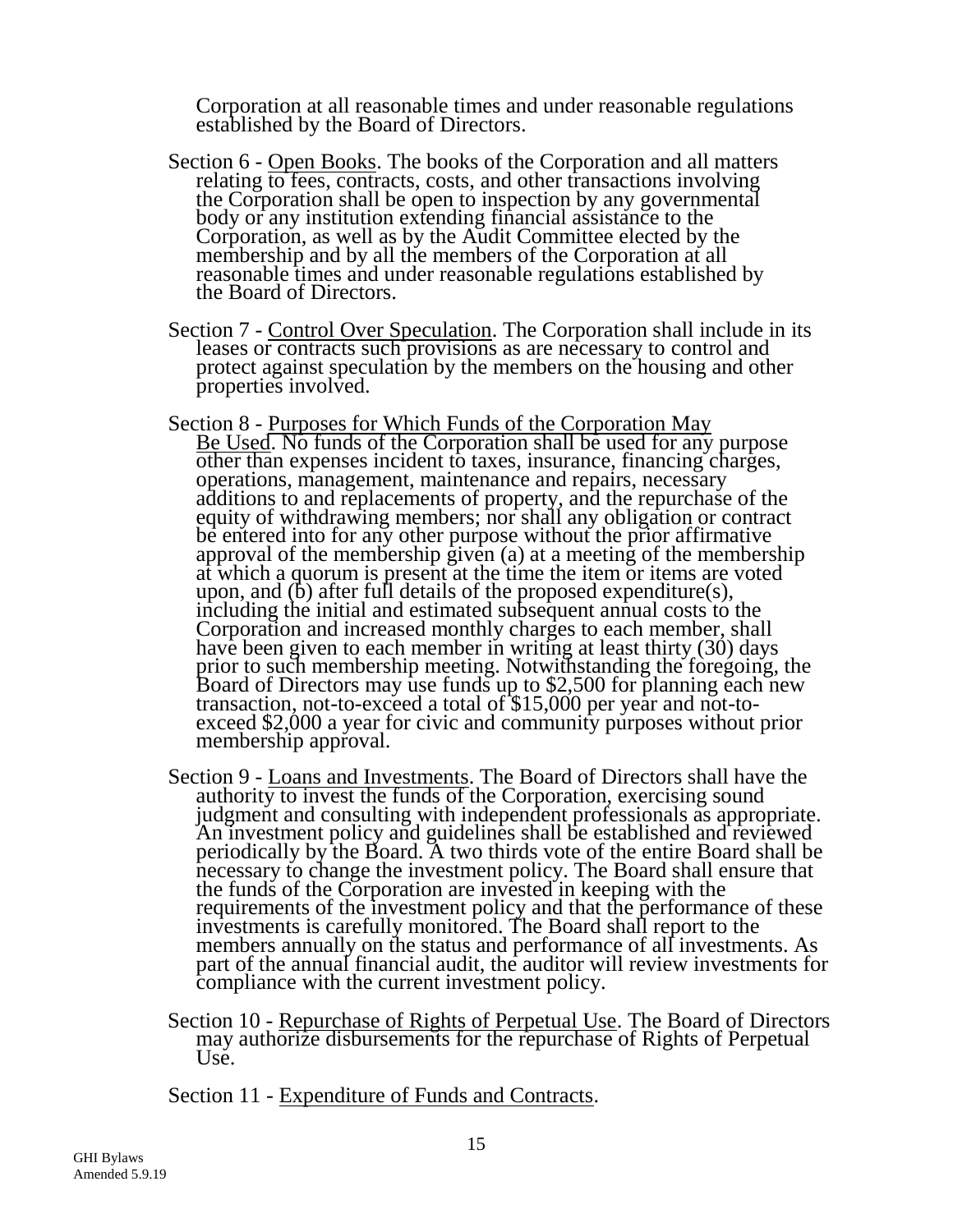a. No expenditure in excess of \$7,500 shall be made, nor shall any obligation for the expenditure of more than said amount be incurred, except in pursuance of a motion adopted by the Board of Directors. All motions authorizing said expenditures of money or the incurring of an obligation for said expenditures of money shall state specifically the amounts of expenditures authorized and the specific purpose for which authorized. Sums thus authorized shall be applied solely to the specific objects for which they are made and for no others, except pursuant to a motion subsequently adopted by the Board of Directors. No motion authorizing the expenditure of money or the incurring of any obligation for the expenditure of money shall be adopted until the same shall have been approved by the Board of Directors at two separate Board meetings on two different days except in emergencies, in which event the approval of two-thirds of the entire Board shall be necessary for adoption.

b. Prior to the beginning of each fiscal year, the Board of Directors shall, after having considered the budget proposed by the manager, adopt a budget and authorize expenditures to be made in the following fiscal year in accordance with the foregoing paragraph, except that the Board may authorize a contingent fund in such amount as it may deem necessary, without designation as to object, to be used on1y in extreme emergencies (a) when funds otherwise authorized are not available or sufficient to cover the necessary expenditures, and (b) when the obligation for expenditures must be incurred prior to the time in which a meeting of the Board could be held as provided for in these Bylaws. If at any time a decrease in the Corporation's income or an increase in expenditure would involve an increase of ten percent or more of the members' "monthly "Operating Payments" as defined in the members' Mutual Ownership Contracts, no final action shall be taken thereon by the Board until after the members of the Corporation at a membership meeting shall have authorized such increase for a specified amount in the members' monthly "Operating Payments". The Board, on its own motion, may not approve an amount or percentage in excess of that voted by the membership.

c. All expenditures for supplies, materials, equipment, or contractual services (other than as employees of the Corporation) involving more than \$5,000 shall be pursuant to written contract. It shall be the policy of the Corporation, insofar as is practicable, to award contracts on the basis of sealed competitive bids on approved standards and specifications, and to the bidder who offers the lowest or best bid, the quality of goods, materials, workmanship, time of delivery or performance, and responsibility of the bidder being considered, provided that all bids may be rejected if rejection thereof would be in the best interest of the Corporation and its members. Awarded contracts may be inspected by members and unsuccessful bidders during the regular office hours of the Corporation.

 d. The total aggregate costs of the following multiyear contracts shall not exceed \$400,000 at any one time: (i) every outstanding multiyear contract costing more than \$40,000 per year, without regard to the total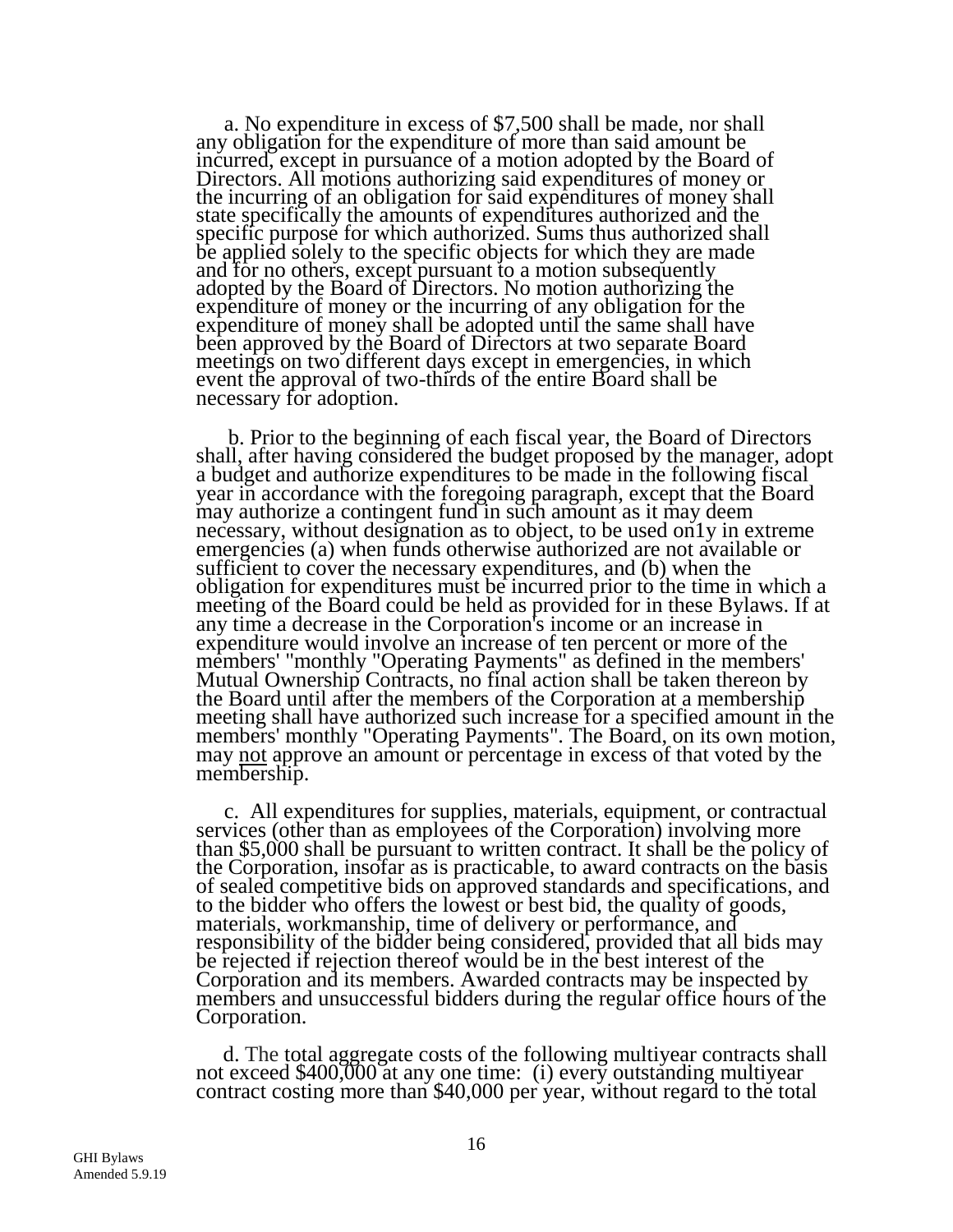duration of the contract, and (ii) every outstanding multiyear contract costing \$40,000 or less per year, if such contract runs for a period of more than five years.

The \$400,000 aggregate limit shall not apply to the following contracts:

- (1) Contracts for which the purpose and amount shall be approved at a membership meeting by a two-thirds vote;
- (2) Contracts with respect to borrowing money, mortgages, and mortgage notes;
- (3) Contract for insurance with a one-year cancellation clause;
- (4) Contracts relating to assignments now or hereafter made by members of their Mutual Ownership Contracts; or
- (5) Contracts relating to matters connected with loans to members.

e. The Board of Directors shall establish the compensation of the general manager and the compensation scale for all employees of the Corporation. Subject to such scale, the general manager shall fix the compensation of each employee on the basis of job proficiency and performance measurements.

f. The Board of Directors shall adopt from time to time such regulations, not inconsistent with these Bylaws, as in its judgment may be needful or useful in the conduct of the business and financial affairs of the Corporation. No check or other instrument authorizing the payment of the funds of the Corporation shall be signed by any person on behalf of the Corporation until after the date, payee, amount thereof, and object for which drawn shall have been entered thereon.

Section 12 - Accounting System, Financial Records, and Internal Controls. The Board of Directors shall direct the general manager to submit to the Board for approval or it may prescribe the principles, standards, and related requirements and procedures, not inconsistent with the members' Mutual Ownership Contracts and these Bylaws (a) for effective internal and external controls over income, expenditures, funds, property, and other assets of the Corporation, (b) for accounting and the keeping of financial and related records to provide full disclosure of the financial transaction, the results of financial transactions, and other financial information necessary in the management and operation of the affairs of the Corporation and necessary or helpful to enable the general manager, the treasurer, the Audit Committee, independent auditors, and the Board of Directors to discharge their respective duties and responsibilities, and to enable the Corporation and its officers and employees to comply with all requirements of law and of contractual or other obligations to financial institutions, creditors, and to the members of the Corporation, with respect to accounts, records, financial statements, reports, taxes, and related matters, and (c) for the budget and statement of estimated income and expenditures for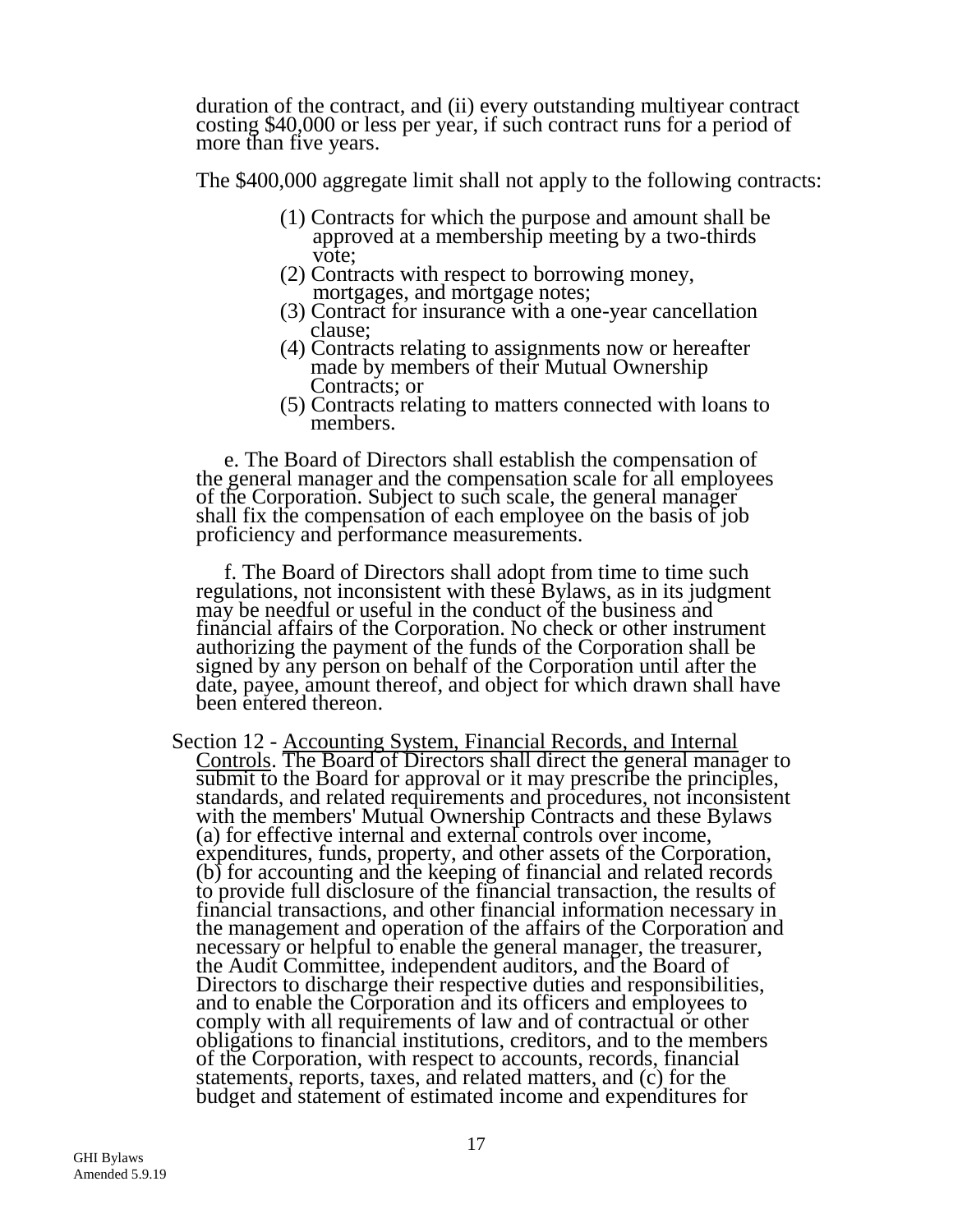current and future periods of operation.

Section 13 - Financing Sales and Improvements of Homes. Notwithstanding any other provisions of these Bylaws, the Board of Directors may lend such funds as are available for the purpose of financing improvements or additions to homes covered by, and the sale and resale of, Rights of Perpetual Use either directly or through a subsidiary corporation.

# ARTICLE IX Seal

Section 1 - Seal. The corporate seal shall have inscribed thereon the name of the Corporation, the year of its organization, and the words "Corporate Seal, Maryland".

# ARTICLE X Amendments

Section 1 - Amendments. These Bylaws may be amended by a two-thirds vote at any membership meeting provided that the text of the proposed amendment shall have been included in the notice of the membership meeting. On action by the Board of Directors, or on the written request of any ten members, the secretary shall include the proposed amendment in the notice of the next membership meeting. Nothing herein shall be construed to prevent the membership from amending a proposed amendment at the membership meeting.

# ARTICLE XI Indemnification

Section 1 - Indemnification. To the maximum extent permitted by Maryland law and as provided in Maryland law in effect from time to time, the Corporation shall indemnify, and shall pay or reimburse reasonable expenses in advance of final disposition of a proceeding to, (i) any individual who is a present or former director or officer of the Corporation or (ii) any individual who serves or has served on the Audit Committee, the Nominations and Elections Committee, or the investment Committee, or (iii) any individual who serves or has served another corporation, partnership, joint venture, trust, employee benefit plan or any other enterprise as a director or officer of such corporation or as a partner or trustee of such partnership, joint venture, trust or employee benefit plan at the request of the Corporation, by reason of service in that capacity; provided that no indemnification shall be permitted if it is proved that such person's actions or omissions were in bad faith or with deliberate dishonesty or that the person actually received an improper benefit in money, property, or services. The Corporation may, with the approval of the Board of Directors, provide such indemnification and advancement of expenses to any employee or agent of the Corporation.

Neither the amendment nor repeal of this Section, nor the adoption